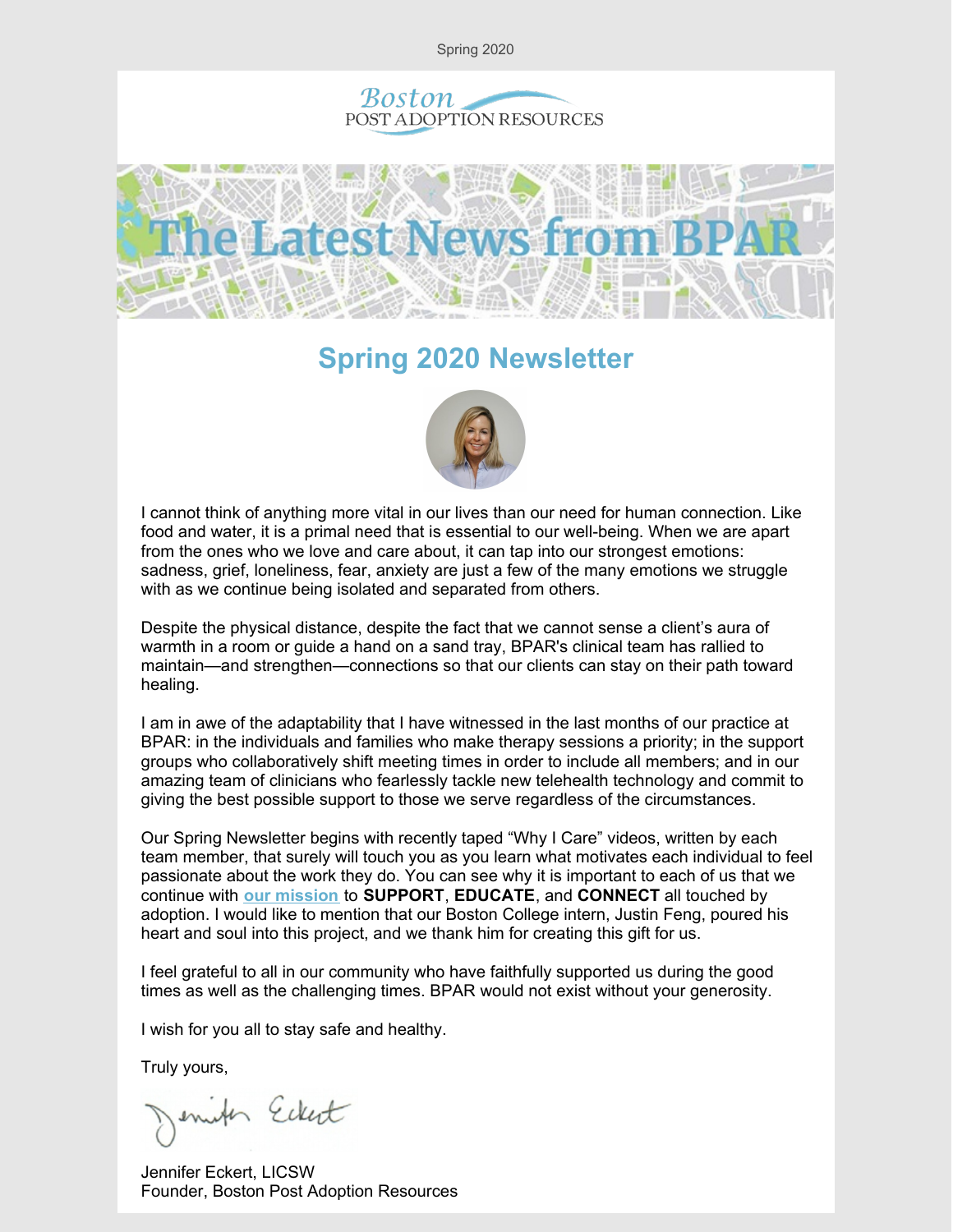**Website Construction [Resources](https://bpar.org/post-adoption-resources-center/) Construction [Donate](https://bpar.org/our-vision/)** 

# **Why I Care**

We are incredibly lucky that Justin Feng brought his creative spirit and energetic enthusiasm to BPAR as an intern, using media to convey **the BPAR [mission](https://bpar.org/about-boston-post-adoption-resources/)**. Here we share short (roughly 30-second) "Why I Care" video segments created by each member of our dedicated team.



Executive Director



Clinical Director



Clinical Supervisor



**Maya [Rogers-Bursen>>](https://bpar.org/maya-rogers-bursen-why-i-care/)** Clinician



**Lisa [Coppola>>](https://bpar.org/lisa-coppola-why-i-care/) Clinician** 



**Marta Sierra [Drachenberg>>](https://bpar.org/marta-sierra-drachenberg-why-i-care/)** Clinician



**Erica [Kramer>>](https://bpar.org/erica-kramer-why-i-care/)** Operations & Intake Director

# **BPAR's COVID-19 Response**

### **Stepping Up: BPAR Provides Continuous Support**

Days before the official Massachusetts stay-at-home advisory, BPAR was already putting a telehealth plan in place, so we were ready when it was no longer possible to meet in our Brookline space. We certainly do miss the in-person, face-to-face experience. But we continue to run full schedules providing therapy to individuals, families and groups; our team meets frequently for peer supervision; and we have ramped up our efforts to provide free resources through our [blog](https://bpar.org/blog-2/) and [COVID-19](https://bpar.org/covid-19-resources/) Support page.

Regarding telehealth, clinician LC Coppola says, " While I have found that there is much missing without being in the same room together, this telehealth shift has been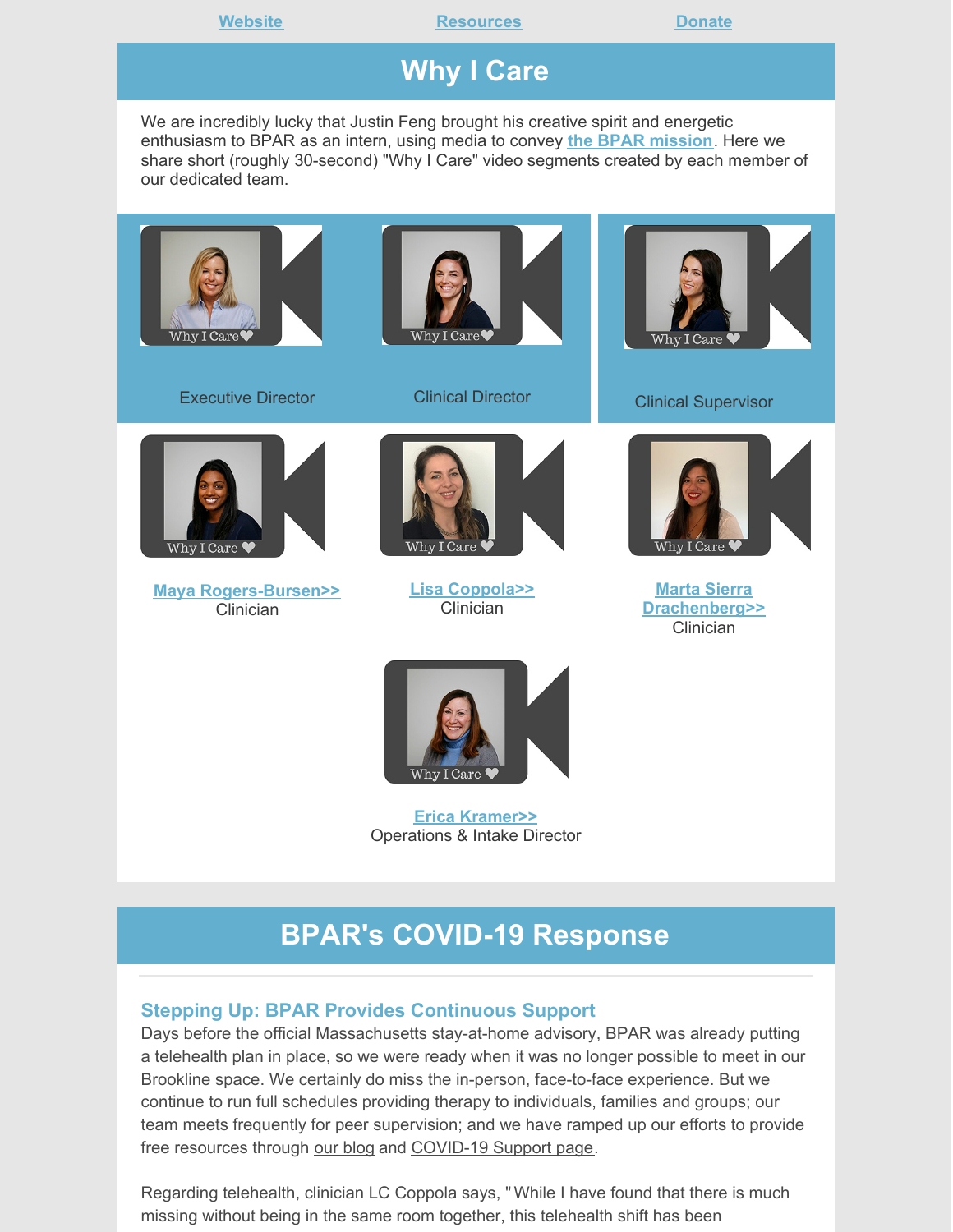interestingly beneficial in the way of clients being able to be in their own home and space, around their things. I have been introduced to pets, shown meaningful artwork and books of clients and read to from old journals."

### **Voices Unheard: 2nd Creative Forum Postponed**

Following the packed-audience success of our November 2019 Voices Unheard event in Cambridge, a public forum where adult adoptees used creative expression to share their stories, BPAR was planning a May 2020 event. For now, we have postponed the next Voices Unheard forum until further notice. Clinician Lisa Coppola continues to assist adult adoptees in preparing for this opportunity to share the complex nuances of the adopted person's experience. Please [contact](mailto:info@bpar.org) us if you are interested in participating and visit our Voices [Unheard](https://bpar.org/voices-unheard/) page to learn more.

### **Welcome to Our New BPAR Clinical Intern!**



BPAR's 2020 clinical intern, Kelly Vo, is a second year Master of Social Work student at Simmons University. During her previous position as an expectant/birth parent coordinator for a private adoption agency, she realized she had a passion for working with children and families touched by adoption. Kelly says, "I am thankful to be the clinical intern at BPAR and for the opportunity to become an adoption ally." **[Kelly's](https://bpar.org/about-boston-post-adoption-resources/bpar-team/) Bio>**

# **Happy 3rd Birthday to Our Book!**

*[Adoption](https://bpar.org/adoption-is-a-lifelong-journey-book/) Is a Lifelong Journey*, narrated by child adoptee Charlie, continues to provide adoptive families with insight, prompts for discussion, tools and resources. **Your purchases and online reviews keep this resource circulating**.

Who benefits from the book:

- Adoptive or foster parents and their extended family members looking for insight into their child's unexpressed thoughts and needs at various points in development
- Adoption and foster care agencies Buy the [Book](https://www.amazon.com/gp/product/0692797874/ref=as_li_tl?ie=UTF8&camp=1789&creative=9325&creativeASIN=0692797874&linkCode=as2&tag=bostonpostado-20&linkId=f9618477526d84c430b4be2fe2d6889e)

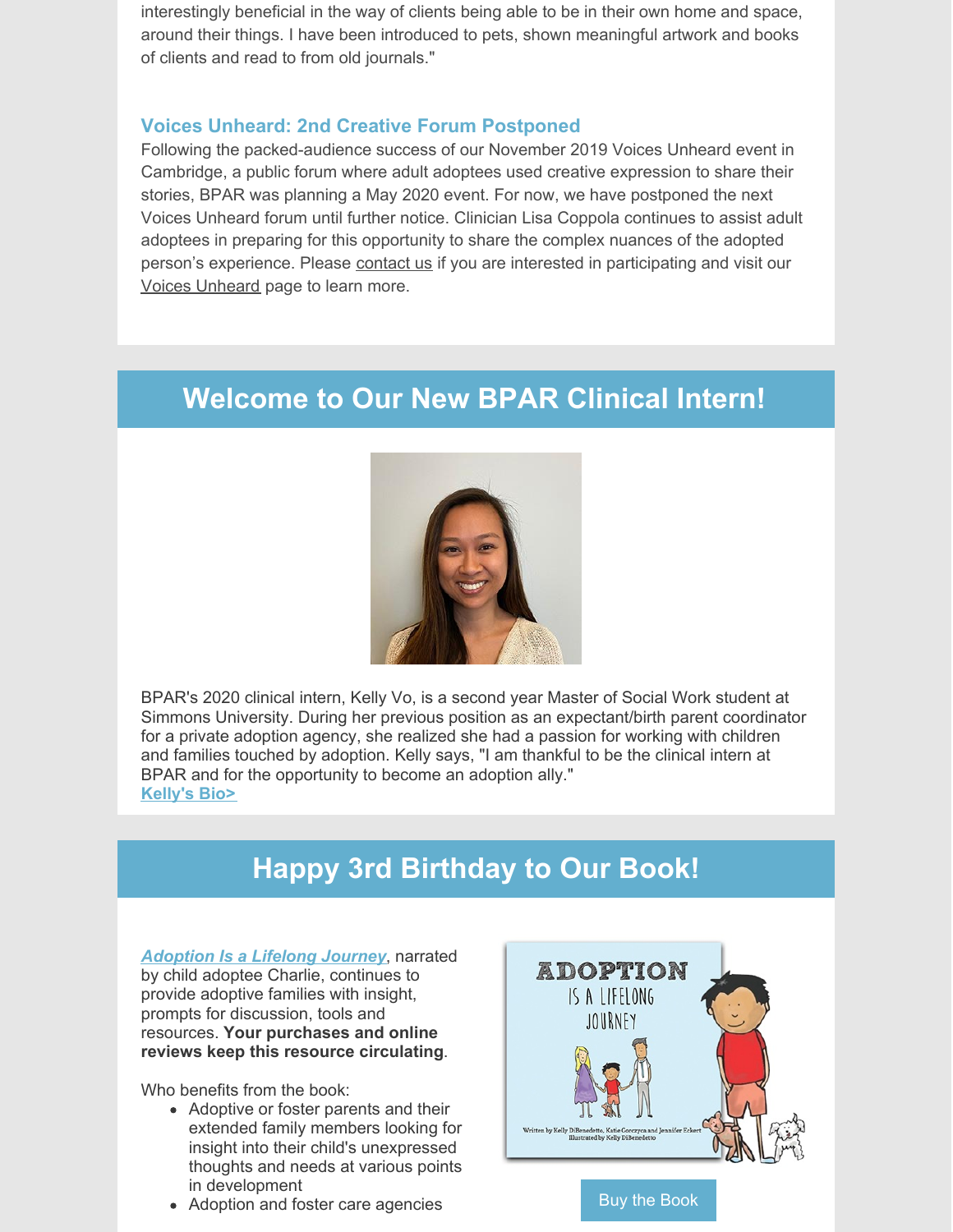that want to prepare parents and caregivers early in the adoption process

- Mental health professionals (like the team at BPAR!) searching for a tool to open a dialogue
- Prospective adoptive parents interested in learning about challenges they might encounter
- Teachers and school health facilitators who want to be inclusive of all students in their assignments and conversations

All proceeds from the sale of *Adoption Is a Lifelong Journey* support's BPAR mission. **Learn more [here>>](https://bpar.org/adoption-is-a-lifelong-journey-book/)**



BPAR Clinical Director Kelly DiBenedetto illustrated our book

# **BPAR Clinicians Provide Adoption Agency Training**

Adoptive and birth parent coordinators at Framingham-based Adoption Choices, an adoption agency, asked BPAR clinicians Kelly DiBenedetto and KC Craig to educate a group of parents who were at various stages in the adoption process.

Adoption Choices Coordinators Marissa Zwelling, LICSW, and Raquel Woodard, LICSW told us: "We received wonderful feedback about your presentation. Unanimously, everyone raved that it was incredibly informative and presented in a manner they connected with. They very much liked both of you. Several stated that your warmth and passion for working with adoptees and their families (birth and adopted) was very evident and that they would not hesitate to contact BPAR if and when needed."

## **Our Favorite Self-Care Tips**



Charlie's mom models self-care in *Adoption Is a Lifelong Journey* [illustration by Kelly DiBenedetto]

As mental health professionals, our team prioritizes self-care for ourselves as well as our clients. Here's how we've been practicing self-care during the COVID-19 crisis.

### **[Jennifer](https://bpar.org/about-boston-post-adoption-resources/bpar-team/) Eckert:**

The most important self-care tool that I have been using is to meditate every day. I use Calm, but there are many excellent free guided meditations on YouTube right now. My